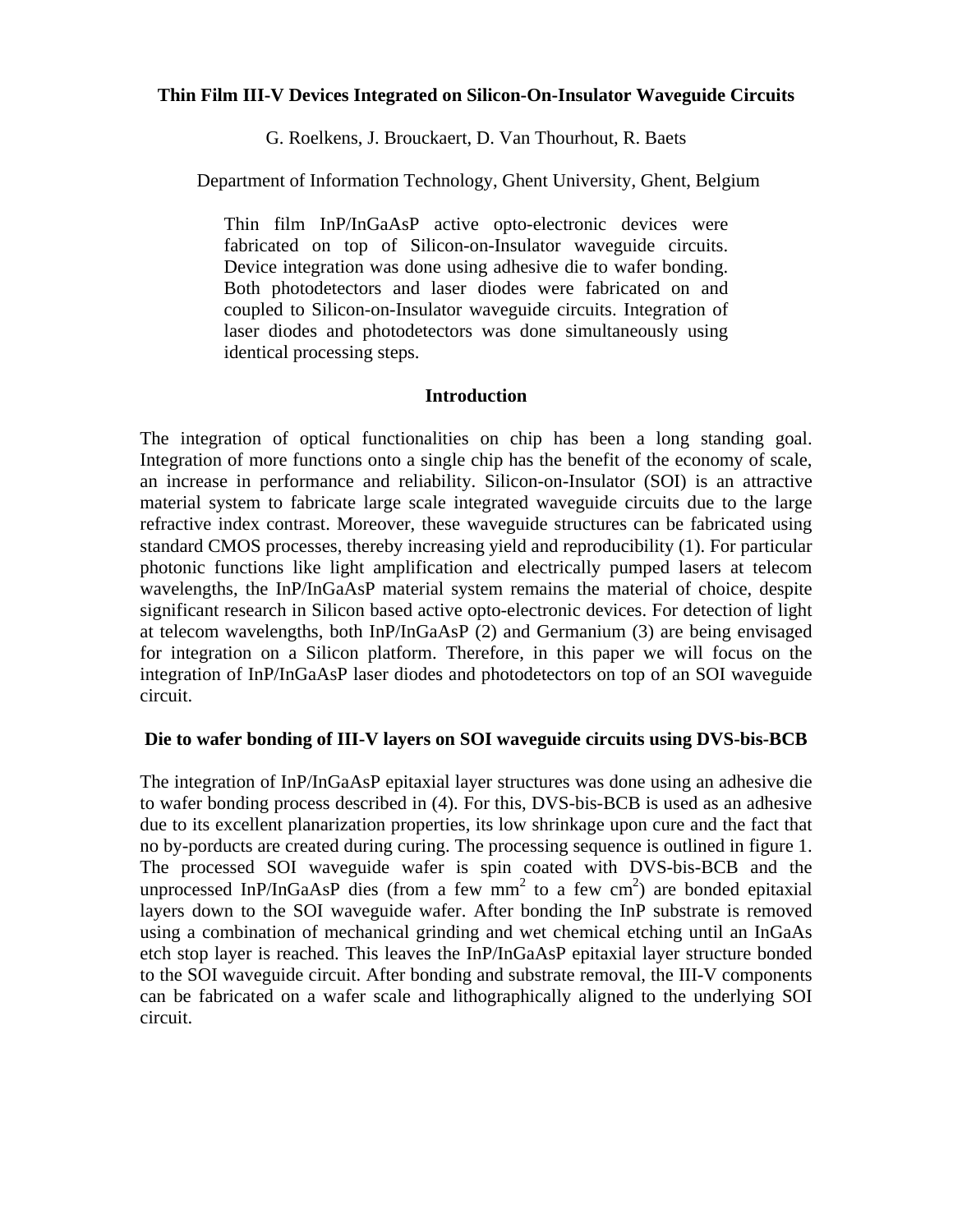

**SOI Waveguide wafer** 

Figure 1. Heterogeneous integration of InP/InGaAsP on top of an SOI waveguide wafer by a die to wafer bonding process

## **Integration of III-V photodetectors and laser diodes on SOI waveguide circuits**

To demonstrate the versatility of the die to wafer bonding process, 3 types of InP/InGaAsP photodetectors and a Fabry-Perot laser diode were integrated on and coupled to an SOI waveguide circuit.

The first type of photodetector, a surface illuminated p-i-n photodetector is depicted in figure 2 together with a picture of the fabricated structures before top contact definition. Light from an SOI waveguide is coupled to the photodetector using a second order diffraction grating. This approach leads to small footprint components (the fabricated structures are  $10\mu m x 10\mu m$ ) and allows for a thick DVS-bis-BCB bonding layer, which simplifies the bonding procedure. Responsivity is limited however, due to the loss of light towards the Silicon substrate, as the grating diffracts both upwards and downwards. This type of photodetector allows for a large optical bandwidth as is shown in the simulation in figure 3. Here the absorbed power fraction and reflected power back into the SOI waveguide is plotted as a function of the wavelength for a p-i-n photodetector consisting of a 2µm thick InGaAs absorption layer and for 2µm wide and 50µm long detectors and gratings. The grating period is 610nm, the etch depth of the grating is 50nm and the duty cycle is 50%. The SOI waveguide core is 220nm high.



Figure 1. Coupling structure of a bonded surface illuminated photodetector and a top view picture of fabricated structures

In order to be able to integrate laser diodes and photodetectors at the same time in the same epilayer structure, the optimal detector layer stack containing a thick InGaAs absorption layer needed to be replaced by an active InGaAsP quantum well layer stack emitting at 1550nm. Therefore the absorption was reduced due to the lower absorption layer thickness and lower absorption coefficient compared to the InGaAs case. Experimentally, a responsivity of 0.02A/W was measured. This implies that integration of these types of photodetector together with laser diodes implies intrinsically a low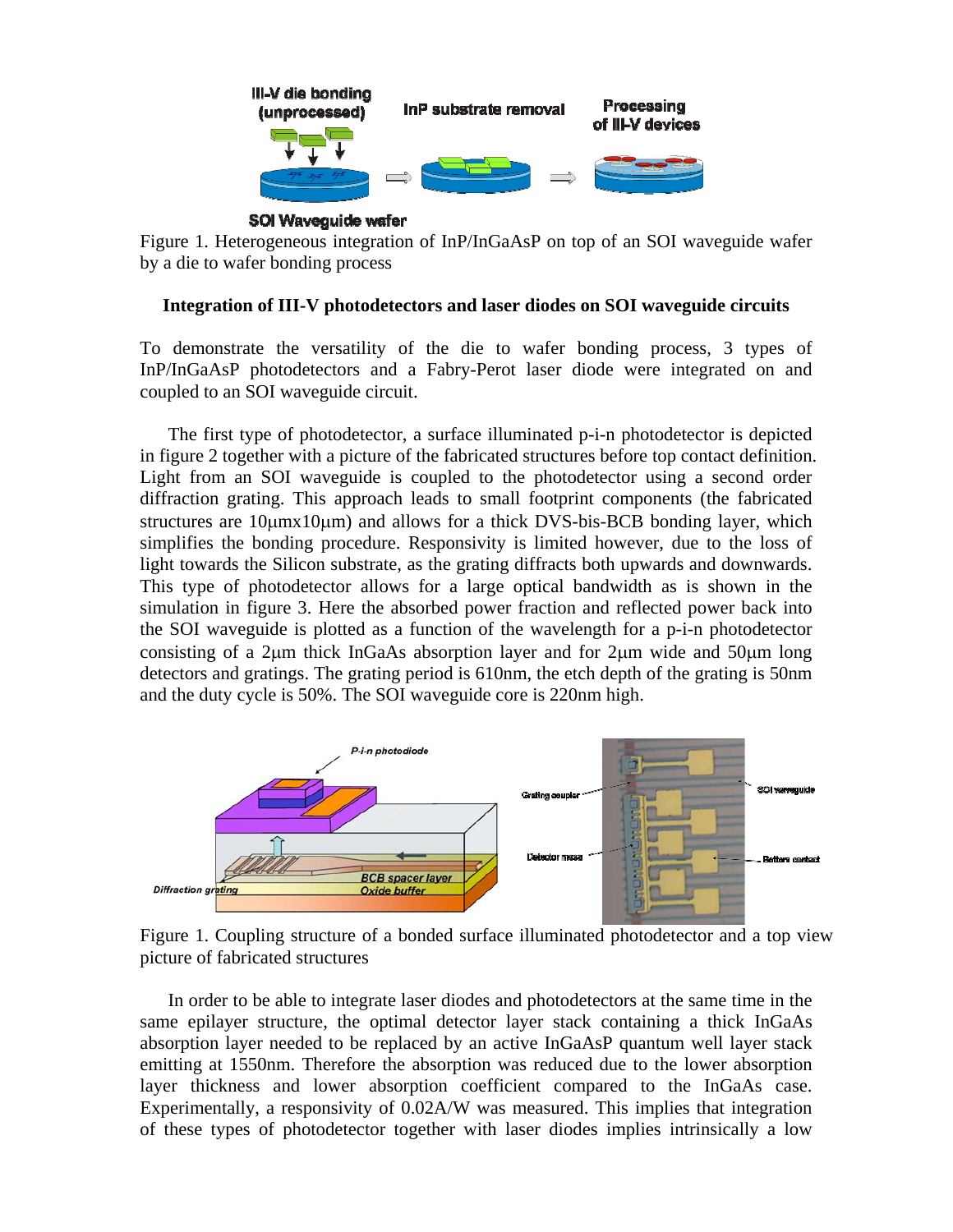responsivity photodetector due to the boundary conditions of the laser layer structure. The integration of these types of photodetectors with functional SOI waveguide circuitry was shown in (2).



Figure 3. Simulation of the absorbed and reflected power fraction versus wavelength

An additional drawback of this type of photodetector is the large amount of processing steps required to fabricate the device. A second type of photodetector that was investigated is a metal-semiconductor-metal photodetector, as it is more easily fabricated, which is shown in figure 4. The layer structure consists of an undoped InGaAs absorption layer (205nm) and an InAlAs Schottky barrier enhancement layer (40nm). Light is coupled from the SOI waveguide to the photodetector by means of a directional coupler structure.



Figure 4. Metal-Semiconductor-Metal photodetector coupling structure

A top view of a fabricated MSM type photodetector is shown in figure 5, together with an IV-characteristic of a device under illumination and without illumination. A responsivity of 0.08A/W was obtained for a first batch of devices. The optical bandwidth is larger than 100nm and device footprint is small (fabricated devices were 3um wide and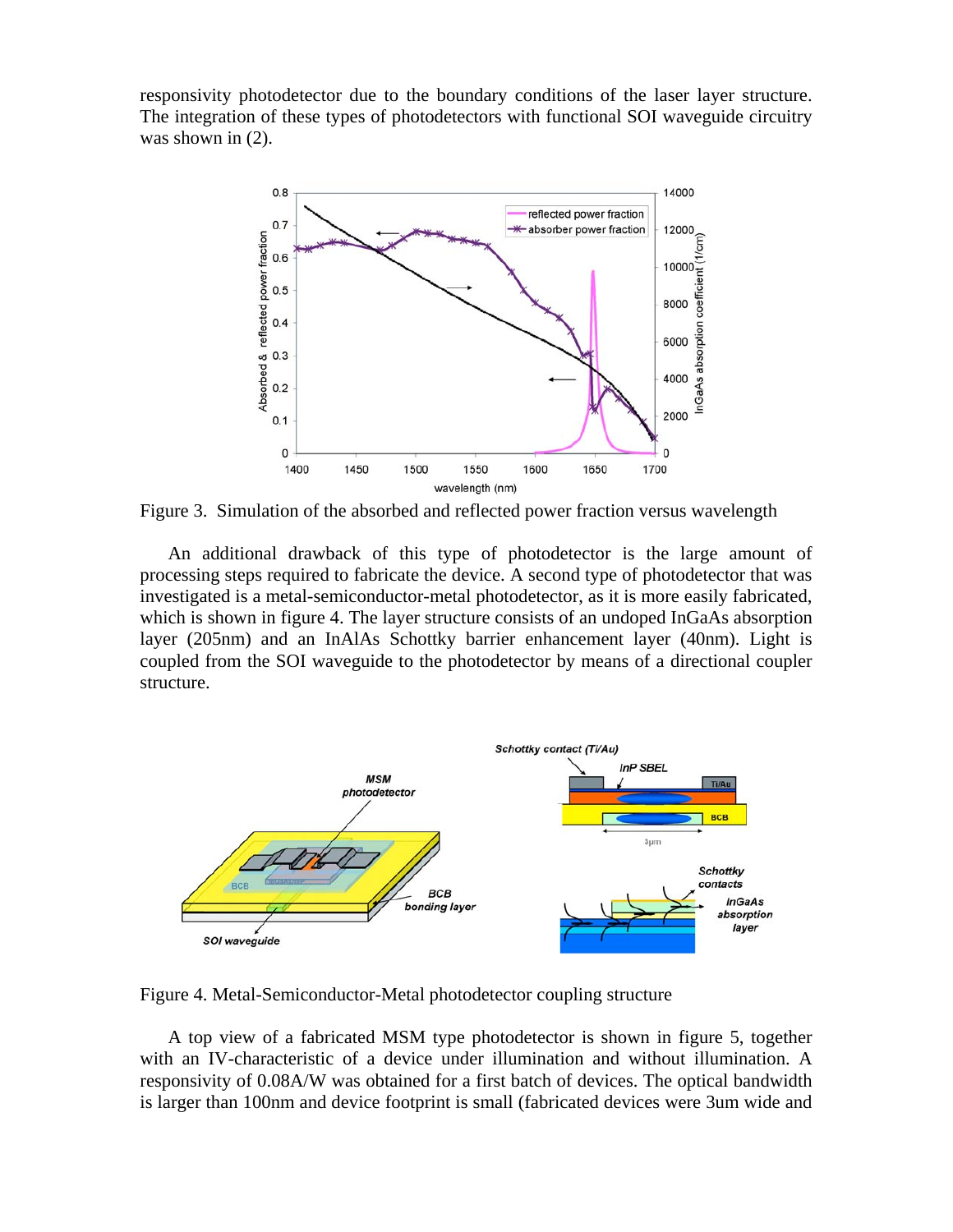20um long). Although easy to fabricate, the layer structure does not lend itself to integrate laser diodes and photodetectors in the same layer structure.



Figure 5. Fabricated devices and measured current versus voltage characteristic with and without illumination.

Therefore, a third type of photodetector was fabricated for which the integration of laser diodes can be done without compromising the responsivity of the photodetector. The coupling structure is depicted in figure 6. The coupling of light from the SOI waveguide to the InP/InGaAsP photodetector is done using an inverted taper approach to couple light into a polymer waveguide on top of the SOI, which is then butt coupled to the InP/InGaAsP active device as shown in figure 6. A top view of a fabricated structure is also shown. The inverted taper approach has been shown to be a large optical bandwidth (over 300nm optical bandwidth was shown) and high efficiency coupling structure. Theoretically, the coupling loss at the polymer/III-V interface is about 1.5dB. The polymer waveguide is a 1.3  $\mu$ m high polyimide waveguide (n=1.67) and is 3 $\mu$ m wide. The SOI waveguide tapers from a 590nm wide single mode waveguide to an SOI taper tip of 175nm thereby adiabatically transforming the SOI waveguide mode to the mode of the polymer waveguide. The layer stack of the III-V structure was designed for an optimal coupling between the fundamental III-V waveguide mode and the polymer waveguide mode. It consists of a 600nm n-type InP undercladding, six InGaAsP quantum wells with a bandgap wavelength of 1550nm in between two separate confinement layers of 150nm (bandgap wavelength 1.25 $\mu$ m) and a 2 $\mu$ m p-type InP and 150nm p++ InGaAs contact layer. A device responsivity of 0.23A/W was measured.

The same layer structure, coupling scheme and processing sequence can be used to fabricate bonded laser diodes. Laser emission and coupling of light to an SOI waveguide was observed as shown in figure 7. The threshold current density is large however  $(10.4kA/cm<sup>2</sup>$  for a 500<sub>u</sub>m long device) and only pulsed operation was obtained. The large threshold current density is related to the quality of the etched laser facets. No CW operation was obtained due to the large thermal resistance of the device, caused by the low thermal conductivity of the DVS-bis-BCB bonding layer. This can however be circumvented by mounting the device structure p-side down on a heat sink or by incorporating a heat sink structure close to the laser diode as in (5).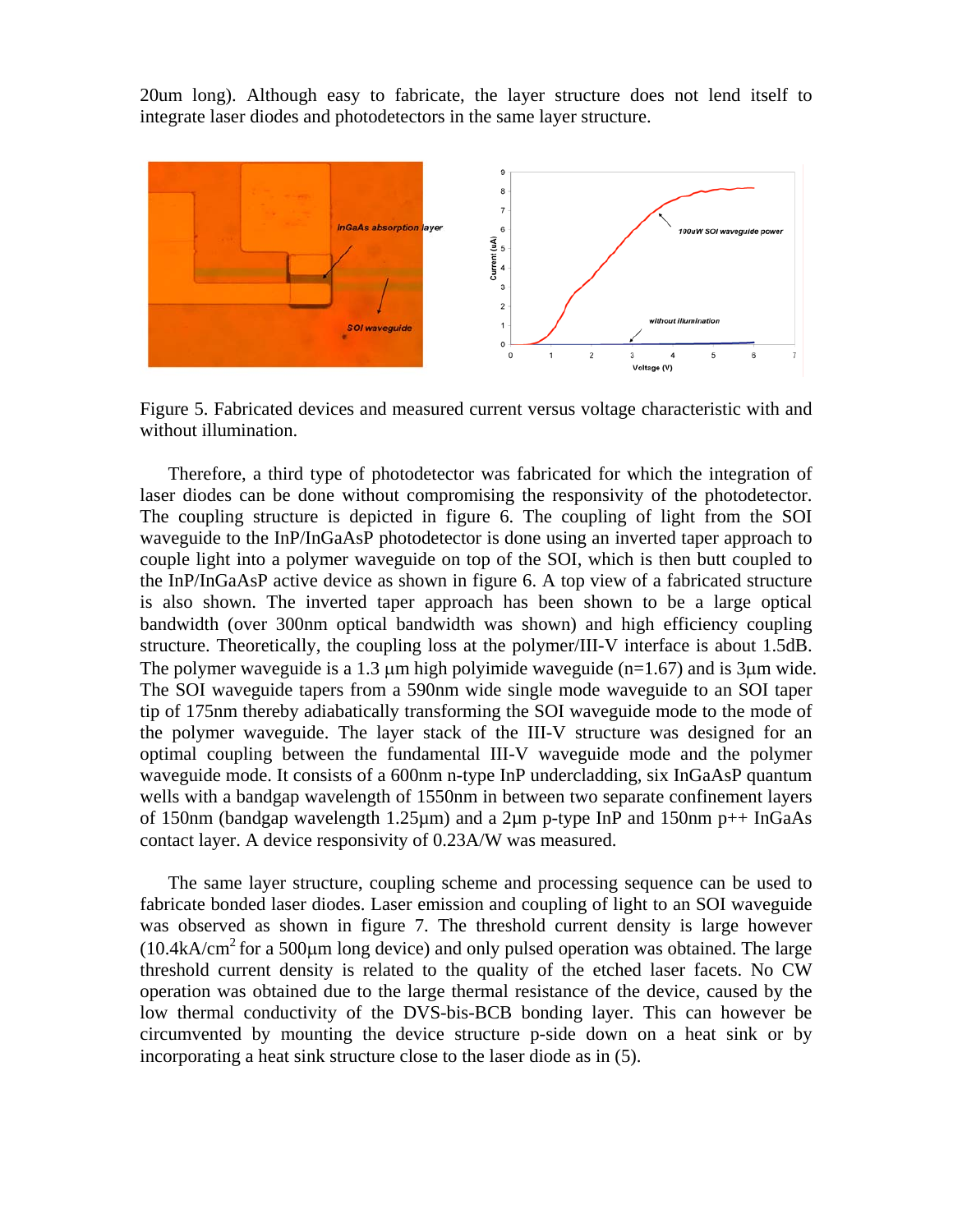

Figure 6. Bonded photodetector structure based on an inverted taper structure. Top view of fabricated structure. The inverted SOI taper is not visible as it is buried underneath the polymer waveguide.



Figure 7. Power – current characteristic of the bonded laser diode. Light is collected from the SOI waveguide using a lensed fiber.

#### **Conclusions**

We designed and fabricated three types of InP/InGaAsP photodetectors on Silicon-on-Insulator waveguide circuits. Each type of photodetector has its own advantages and drawbacks. The simultaneous integration of photodetectors and laser diodes was demonstrated, which opens the way for low cost optical integrated circuits for telecommunication applications.

#### **Acknowledgements**

This work was partly supported by the European union through the Network of Excellence ePIXnet and the IST PICMOS project, by the Belgian IAP-PHOTON network the IWT-GBOU project and the Fund for Scientific Research (FWO). The authors would like to thank Meint Smit for the fruitful discussions.